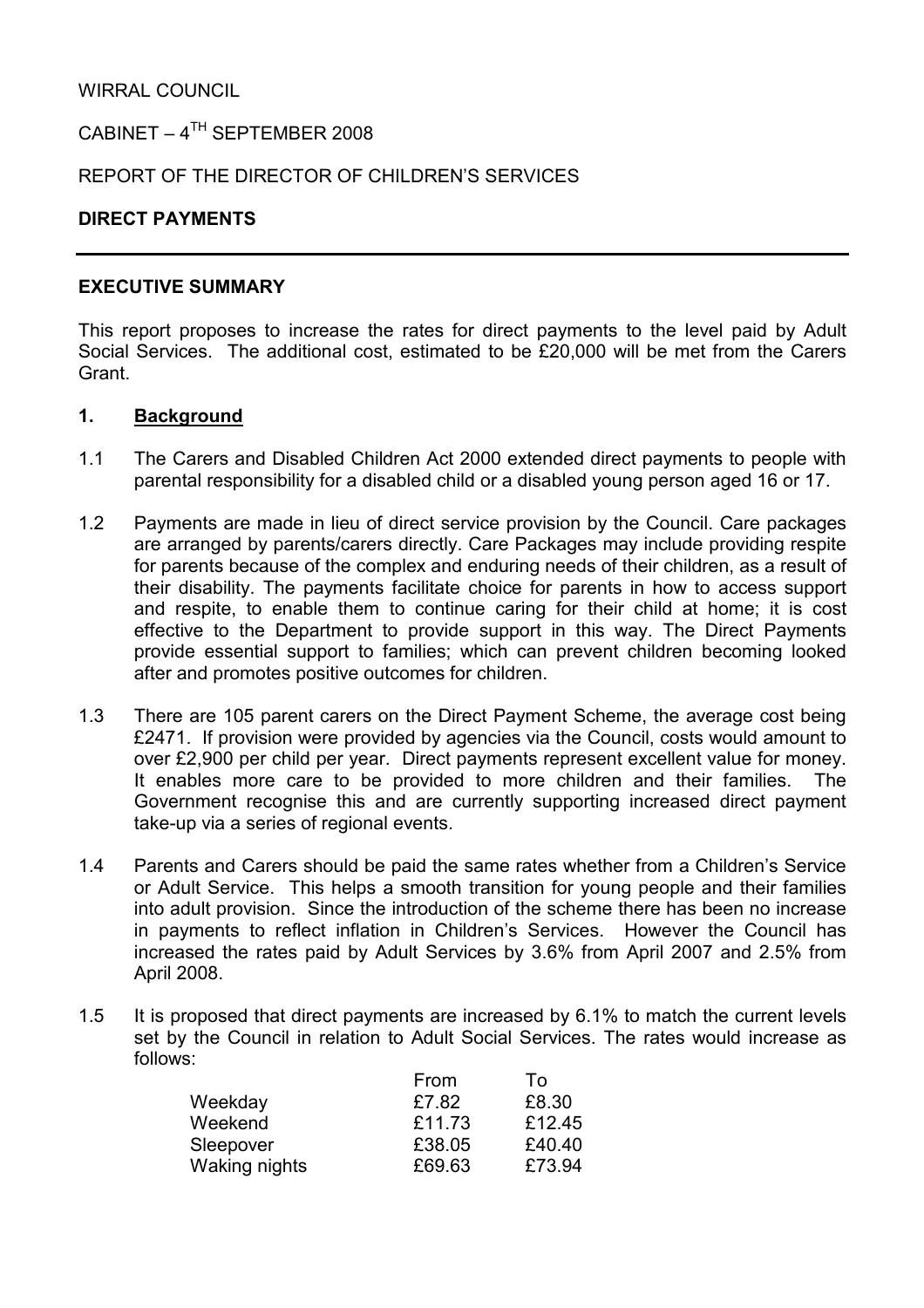# 2.0 Financial and Staffing Implications

 The existing budgetary provision for direct payments is £308,700. Increasing rates as authorised will increase overall costs by £20,000. This sum can be met from within the increase in Carers Grant.

## 3.0 Anti-poverty Implications

The families who currently receive Direct Payments require sufficient payments to be made in line with inflation to ensure they are able to purchase the care their children need.

## 4.0 Social Inclusion Implications

 The Direct payment scheme enables children with a disability to remain within their family in the community, with appropriate support to meet the young person and carers needs. The scheme also offers young people, with a disability aged 16 years or above, more opportunities to choose what they want to do and balances this alongside the needs of their family. It enables them to decide who will provide their care. It will be necessary to ensure that young people, are supported to take up Direct Payments in their own right.

## 5 Equal Opportunities Implications

- 5.1 The Scheme provides for more individualised and flexible care arrangements.
- 5.2 Parents and young people receiving a Direct Payment will require a full assessment of the needs of the child and their needs as carers. In line with the principles of Fair Access the Department will aim to deliver an equitable response regardless of the method of organising the provision.

## 6 Human Rights Implications

 The Direct Payments Scheme improves our compliance with Human Rights legislation, with particular reference to:

- Article 8 'respect for private and family life';
- Article 14 'the right not to be discriminated against on any ground in relation to another convention right' (i.e. Article 8)

## 7 Local Agenda 21 Implications

None directly applicable.

#### 8 Community Safety Implications

There are no community safety implications associated with this report.

## 9 Planning Implications

There are no planning implications associated with this report.

## 10 Local Member Support Implications